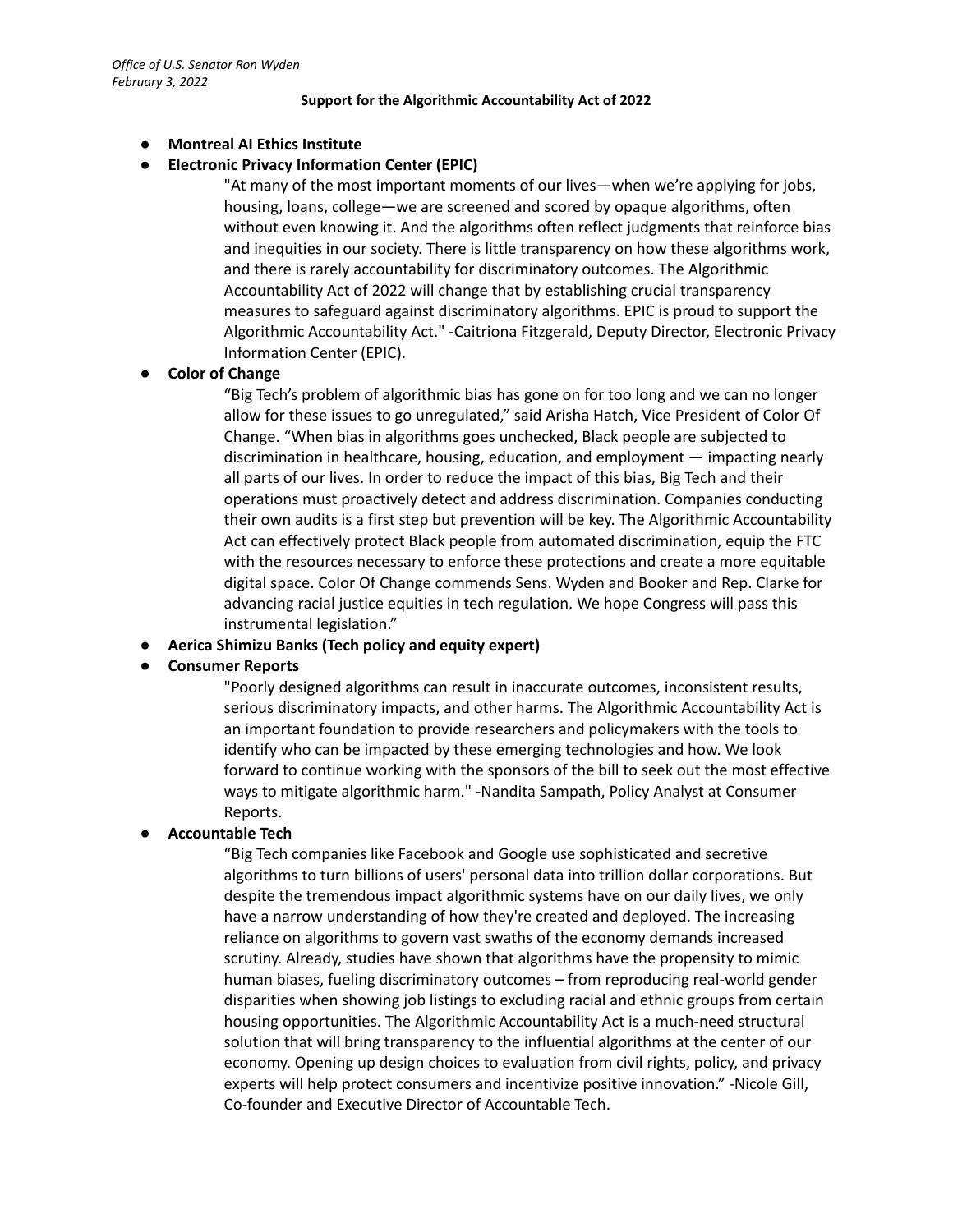#### **Support for the Algorithmic Accountability Act of 2022**

- **● US PIRG**
- **● Parity AI**

"For far too long, automated systems have operated in many contexts without oversight, quietly making opaque decisions that affect our lives every day. Rather than helping address discrimination as is so often claimed, the growth of AI is set to repeat history all over again, with algorithmic inequity falling disproportionately on already-marginalized communities. It's past time our nation's regulators rein in Silicon Valley's monopolistic, automated discrimination. As an algorithm auditing platform, we at Parity have seen the troubling underside of many such algorithms, which are in dire need of oversight. We welcome this bill as an important step towards creating a world free from algorithmic inequity, by providing much-needed accountability for high-impact systems." -Liz O'Sullivan, Parity AI CEO.

## **● Credo AI**

**● Center for Democracy and Technology (CDT)**

# **● Institute of Electrical and Electronics Engineers (IEEE)**

"While automated systems do have benefits, we are keenly aware of insufficient safeguards that protect Americans from data misuse by entities that increasingly rely on algorithms for decisionmaking. The Algorithmic Accountability Act of 2021 provides welcome improvements upon the 2019 version by requiring companies to assess the impacts of automated systems, create transparency commitments, and empower consumers to make informed choices about the automation of critical decisions." Excerpt from IEEE's support [letter](https://www.wyden.senate.gov/download/ieee-ai-algorithmic-accountability-letter-wyden-final-2021-pdf).

- **● Fight for the Future**
- **● Access Now**

"Opaque and often-biased algorithms are deciding who has access to housing, education, and other opportunities, and we should be concerned, " said Willmary Escoto, U.S. Policy Analyst at Access Now. "The tech firms who deploy these automated decision systems usually answer to no one. By requiring companies to assess the impacts of the systems they use and sell, this bill will help combat algorithmic discrimination in defense of human rights." -Jennifer Brody, U.S. Advocacy Manager at Access Now.

- **● Brandie Nonnecke, PhD (Leading AI expert)**
- **● JustFix**

"Tenant screening algorithms often bar otherwise qualified renters, including many Justfix users, from accessing safe, secure housing. These algorithms, controlled by just three or four industry players, often use arbitrary credit information that has no bearing on tenants' ability to pay. This information is used as a proxy to discriminate against marginalized communities. Tenant screening algorithms also frequently provide factually incorrect information, misidentifying tenants with common names or mismatching credit information, while denying tenants an opportunity to dispute or correct that information. The Algorithmic Accountability Act will provide crucial transparency into the data inputs, testing procedures, and adverse impacts of tenant screening algorithms. This is an incredibly important step towards combatting discriminatory and unjust technologies that deny millions of Americans their right to safe, stable housing." -Georges Clement, Executive Director of JustFix.

## **● Openmined**

# **● The Open Technology Institute (OTI)**

"OTI is excited to support this bill, which will help develop important insights and norms around impact assessments and lay the groundwork for the broad adoption of this